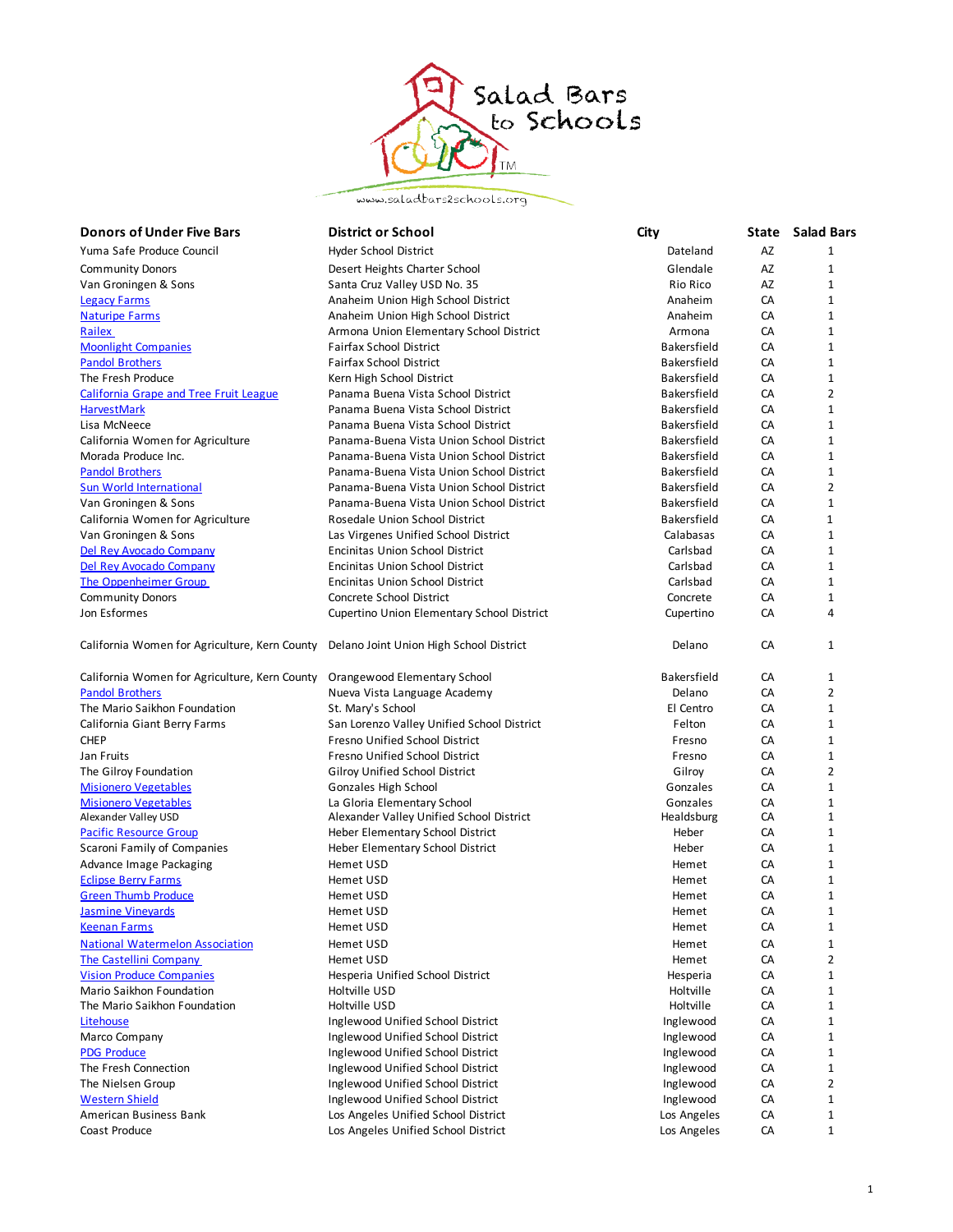

www.saladbars2schools.org

| Consolidated West Distributing             | Los Angeles Unified School District                    | Los Angeles  | CA | 1              |
|--------------------------------------------|--------------------------------------------------------|--------------|----|----------------|
| Elvia Mendez                               | Los Angeles Unified School District                    | Los Angeles  | CA | 1              |
| Gelson's                                   | Los Angeles Unified School District                    | Los Angeles  | CA | 1              |
| <b>MCL Distributing</b>                    | Los Angeles Unified School District                    | Los Angeles  | CA | 1              |
| <b>Perimeter Sales and Marketing</b>       | Los Angeles Unified School District                    | Los Angeles  | CA | $\mathbf 1$    |
| <b>Vision Produce</b>                      | Los Angeles Unified School District                    | Los Angeles  | CA | 1              |
| <b>Westlake Produce Company</b>            | Los Angeles Unified School District                    | Los Angeles  | CA | 2              |
| <b>WJL Distributors</b>                    | Los Angeles Unified School District                    | Los Angeles  | CA | $\mathbf 1$    |
| <b>Community Donors</b>                    | Maxwell Unified School District                        | Maxwell      | CA | 2              |
| <b>Ocean Mist Farms</b>                    | Monterey Peninsula Unified School District             | Monterey     | CA | 1              |
| <b>True Organic Products</b>               | Monterey Peninsula Unified School District             | Monterey     | CA | $\mathbf{1}$   |
| Ed Purves, Paramount Export Company        | Moorpark Unified School District                       | Moorpark     | CA | 1              |
| John Jackson, Beachside Produce            | Moorpark Unified School District                       | Moorpark     | CA | 1              |
| J. Marchini Farms                          | NEWMAN-CROWS LANDING UNIFIED SCHOOL DISTRICT           | Newman       | CA | $\mathbf{1}$   |
| <b>Henry Avocado Corp</b>                  | Oceanside Unified School District                      | Oceanside    | CA | 1              |
| <b>Mission Produce</b>                     | Oceanside Unified School District                      | Oceanside    | CA | 1              |
| Oppy, The Oppenheimer Group                | Oceanside Unified School District                      | Oceanside    | CA | $\mathbf{1}$   |
| <b>California Giant Berry Farms</b>        | <b>Oxnard School District</b>                          | Oxnard       | CA | 1              |
| California Strawberry Commision            | <b>Oxnard School District</b>                          | Oxnard       | CA | 1              |
| Driscoll's                                 | <b>Oxnard School District</b>                          | Oxnard       | CA | $\overline{2}$ |
| <b>Prime Time International</b>            | <b>Oxnard School District</b>                          | Oxnard       | CA | 1              |
| <b>Grant J. Hunt Company</b>               | Palo Alto Unified School District - District Warehouse | Palo Alto    | CA | 1              |
| <b>Great West Produce</b>                  | <b>Parlier Unified School District</b>                 | Parlier      | CA | $\overline{2}$ |
| Jon Esformes                               | Gold Oak Union School District                         | Placerville  | CA | 1              |
| Jon Esformes                               | Pleasanton USD                                         | Pleasanton   | CA | 5              |
| <b>Bejo Seeds Inc</b>                      | Hueneme School District                                | Port Hueneme | CA | $\mathbf{1}$   |
| <b>Houweling's Tomatoes</b>                | Hueneme School District                                | Port Hueneme | CA | $\mathbf 1$    |
| <b>San Miguel Produce</b>                  | Hueneme School District                                | Port Hueneme | CA | $\mathbf 1$    |
| The Berry Man                              | Hueneme School District                                | Port Hueneme | CA | $\mathbf{1}$   |
| Spezzano Consulting Service                | Porterville Unified School District                    | Porterville  | CA | $\mathbf 1$    |
| David and Lisa Krause                      | Kings Canyon Unified School District                   | Reedley      | CA | 2              |
| Jim & Marcia Leimkuhler                    | Riverside Unified School District                      | Riverside    | CA | 1              |
| <b>Prime Time International</b>            | Riverside Unified School District                      | Riverside    | CA | $\mathbf 1$    |
| William Munger Jr                          | Elk Grove Unified School District                      | Sacramento   | CA | $\mathbf 1$    |
| Van Groningen & Sons                       | Sacramento City Unified School District                | Sacramento   | CA | 1              |
| <b>California Association of Winegrape</b> |                                                        |              |    |                |
| <b>Growers/The Fresh Connection</b>        | <b>Elk Grove Unified</b>                               | Sacramento   | CA | 1              |
| <b>Crunch Pak Sliced Apples</b>            | Elk Grove Unified                                      | Sacramento   | CA | 1              |
| <b>Fowler Packing Company</b>              | <b>Elk Grove Unified</b>                               | Sacramento   | CA | $\mathbf 1$    |
| <b>Grant J. Hunt Company</b>               | <b>Elk Grove Unified</b>                               | Sacramento   | CA | 1              |
| <b>Bank of America Foundation</b>          | North Monterey County USD                              | Salinas      | CA | 1              |
| C.H. Robinson                              | North Monterey County USD                              | Salinas      | CA | $\mathbf{1}$   |
| <b>California Strawberry Commission</b>    | Salinas Union High School District                     | Salinas      | CA | 1              |
| <b>Bank of America Foundation</b>          | Alisal Union School District                           | Salinas      | CA | 1              |
| Allen Lund Company                         | San Diego Unified School District                      | San Diego    | CA |                |
| Bryant Christie, Inc.                      | San Diego Unified School District                      | San Diego    | CA | 1              |
| California Endive Farms                    | San Diego Unified School District                      | San Diego    | CA | 1              |
| California Pear Board and USA Pears        | San Diego Unified School District                      | San Diego    | CA | 1              |
| Curry & Co.                                | San Diego Unified School District                      | San Diego    | CA | 1              |
| Del Rey Avocado Company                    | San Diego Unified School District                      | San Diego    | CA | 1              |
| <b>DMA Solutions. Inc.</b>                 | San Diego Unified School District                      | San Diego    | CA | 1              |
| Marie's                                    | San Diego Unified School District                      | San Diego    | CA | 2              |
| Tonya & Rick Antle                         | San Diego Unified School District                      | San Diego    | CA | 1              |
| <b>True Organic Products</b>               | San Diego Unified School District                      | San Diego    | CA | 1              |
| <b>Grace Miller Elementary PTA</b>         | Bonita Unified School District                         | San Dimas    | CA | 1              |
| <b>The Health Trust</b>                    | Moreland School District                               | San Jose     | CA | 1              |
| <b>The Health Trust</b>                    | Oak Grove School District                              | San Jose     | CA | 8              |
| <b>The Health Trust</b>                    | Oak Grove School District                              | San Jose     | CA | З              |
| The Health Trust                           | Oak Grove School District                              |              |    | 5              |
|                                            |                                                        | San Jose     | CA |                |

| os Angeles       | CA | 1              |
|------------------|----|----------------|
| os Angeles       | СA | 1              |
| os Angeles       | CA | 1              |
| os Angeles       | CA | 1              |
| os Angeles       | CA | 1              |
| os Angeles       | CA | 2              |
| os Angeles       | CA | 1              |
| Maxwell          | CA | 2              |
| Monterey         | CA | 1              |
| Monterey         | CA | 1              |
| Moorpark         | CA | 1              |
| Moorpark         | CA | 1              |
| Newman           | CA | 1              |
| Oceanside        | CA | 1              |
| <b>Oceanside</b> | CA | 1              |
| Oceanside        | CA | 1              |
| Oxnard           | CA | 1              |
| Oxnard           | CA | 1              |
| Oxnard           | CA | 2              |
| Oxnard           | CA | 1              |
| Palo Alto        | CA | $\overline{1}$ |
| Parlier          | CA | 2              |
| Placerville      | CA | 1              |
| leasanton        | CA | 5              |
| rt Hueneme       | CA | 1              |
| rt Hueneme       | CA | 1              |
| rt Hueneme       | CA | 1              |
| rt Hueneme       | CA | 1              |
| Porterville      | CA | 1              |
| Reedley          | CA | $\overline{2}$ |
| Riverside        | CA | 1              |
| Riverside        | CA | 1              |
| acramento        | CA | 1              |
| acramento        | CA | $\overline{1}$ |
|                  |    |                |
| acramento        | CA | 1              |
| acramento        | CA | 1              |
| acramento        | CA | 1              |
| acramento        | CA | 1              |
| Salinas          | CA | 1              |
| Salinas          | CA | 1              |
| Salinas          | CA | 1              |
| Salinas          | CA | 1              |
| San Diego        | CA | 1              |
| San Diego        | СA | $\mathbf{1}$   |
| San Diego        | CA | 1              |
| San Diego        | CA | 1              |
| San Diego        | СA | 1              |
| San Diego        | СA | 1              |
| San Diego        | CA | 1              |
| San Diego        | СA | 2              |
| San Diego        | СA | 1              |
| San Diego        | СA | 1              |
| ian Dimas        | CA | 1              |
| San Jose         | СA | 1              |
| San Jose         | СA | 8              |
| San Jose         | СA | 3              |
| San Jose         | СA | 5              |
|                  |    |                |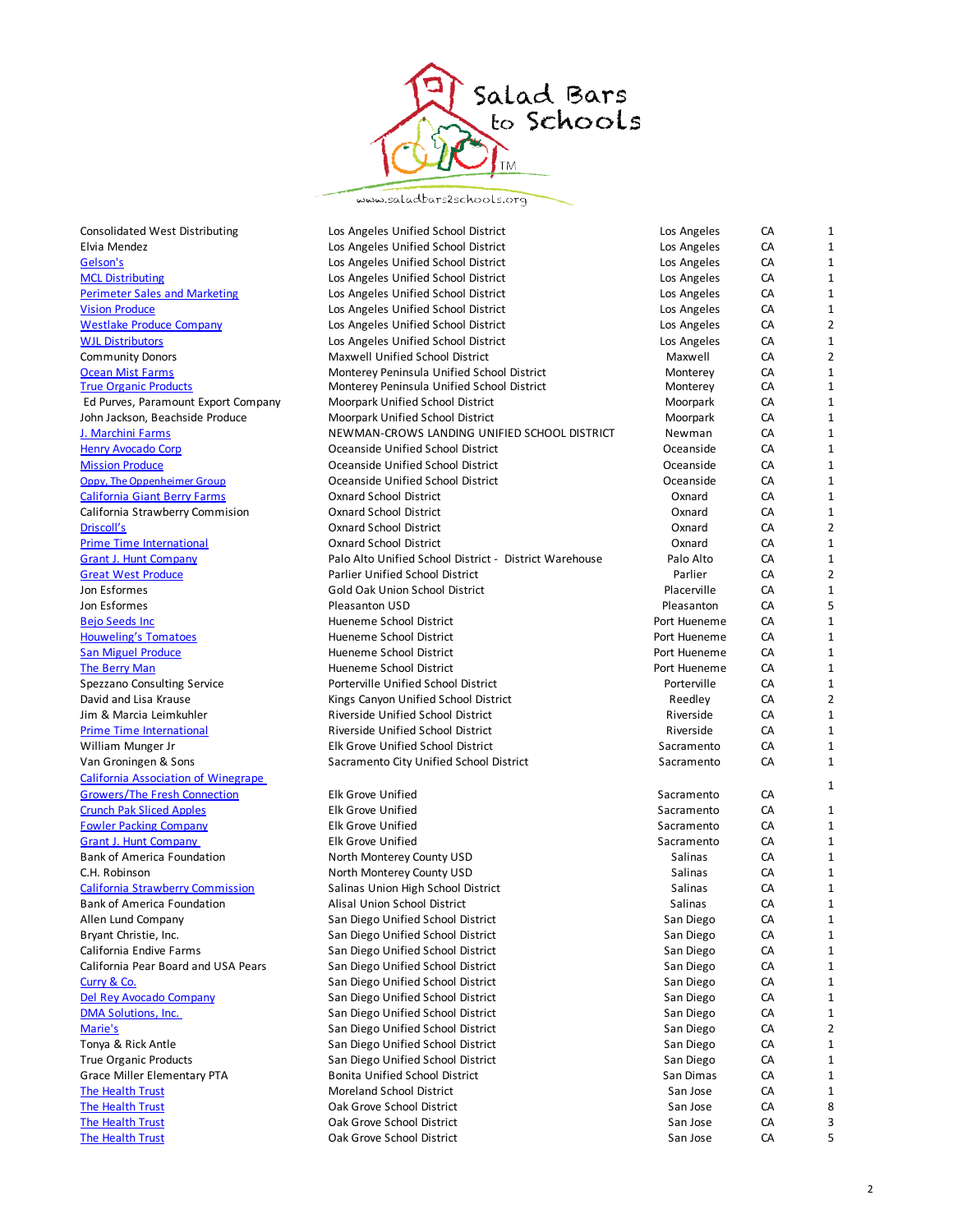

www.saladbars2schools.org

| Oppy, The Oppenheimer Group                                            | Union School District                                           | San Jose                   | CA       | 1                              |
|------------------------------------------------------------------------|-----------------------------------------------------------------|----------------------------|----------|--------------------------------|
| Uesugi Farms                                                           | <b>Union School District</b>                                    | San Jose                   | CA       | 1                              |
| Beachside Produce                                                      | Santa Barbara Unified School District                           | Santa Barbara              | CA       | $\mathbf{1}$                   |
| <b>Hollandia Produce</b>                                               | Santa Barbara Unified School District                           | Santa Barbara              | CA       | 3                              |
| Dobler & Sons                                                          | Good Shepherd Catholic School                                   | Santa Cruz                 | CA       | $\mathbf{1}$                   |
| Ed Purves, Paramount Export Company                                    | Shandon Joint USD                                               | Shandon                    | CA       | $\overline{2}$                 |
| <b>Hollandia Produce</b>                                               | Conejo Valley Unified School District                           | <b>Thousand Oaks</b>       | CA       | $\overline{2}$                 |
| Limoneira Companies                                                    | Conejo Valley Unified School District                           | <b>Thousand Oaks</b>       | CA       | $\mathbf{1}$                   |
| <b>Mission Produce</b>                                                 | Conejo Valley Unified School District                           | <b>Thousand Oaks</b>       | CA       | 1                              |
| <b>WJL Distributors</b>                                                | Conejo Valley Unified School District                           | <b>Thousand Oaks</b>       | CA       | $\mathbf{1}$                   |
| <b>Preferred Sales Corporation</b>                                     | Tahoe Truckee Unified School District                           | Truckee                    | CA       | $\mathbf{1}$                   |
| <b>HMC Farms</b>                                                       | Palo Verde Union Elementary                                     | Tulare                     | CA       | 1                              |
| Finelite                                                               | New Haven Unified School District                               | Union City                 | CA       | 1                              |
| Mijac Alarm                                                            | <b>Upland Unified School District</b>                           | Upland                     | CA       | $\mathbf{1}$                   |
| Prime Time International                                               | Upland Unified School District                                  | Upland                     | CA       | 1                              |
| Bosykovich Farms                                                       | Ventura Unified School District                                 | Ventura                    | CA       | $\mathbf{1}$                   |
| <b>Cool Pak</b>                                                        | Ventura Unified School District                                 | Ventura                    | CA       | $\mathbf{1}$                   |
| <b>JSL Foods</b>                                                       | Ventura Unified School District                                 | Ventura                    | CA       | $\overline{2}$                 |
| Limoneira                                                              | Ventura Unified School District                                 | Ventura                    | CA       | 1                              |
| <b>Naturipe Farms</b>                                                  | <b>Ventura Unified School District</b>                          | Ventura                    | CA       | $\mathbf{1}$                   |
| <b>Pura Vida Farms</b>                                                 | Ventura Unified School District                                 | Ventura                    | CA       | $\overline{2}$                 |
| <b>Pandol Associates Marketing</b>                                     | Visalia Unified School District                                 | Visalia                    | CA       | $\mathbf{1}$                   |
| <b>Mission Produce</b>                                                 | Pajaro Valley Unified School District                           | Watsonville<br>Westminster | CA       | $\mathbf{1}$<br>$\overline{2}$ |
| <b>Henry Avocado Corp</b>                                              | Huntington Beach UHSD                                           |                            | CA       |                                |
| Jim & Marcia Leimkuhler<br>The Andrew Smith Company                    | Huntington Beach UHSD                                           | Westminster                | CA<br>CA | 1<br>$\overline{2}$            |
| <b>CMC Sales Marketing and Brand Development</b>                       | Huntington Beach UHSD<br>Los Nietos School District             | Westminster<br>Whittier    | CA       | $\mathbf{1}$                   |
| <b>Earthbound Farm</b>                                                 | Los Nietos School District                                      | Whittier                   | CA       | $\overline{2}$                 |
| <b>Community Donors</b>                                                | <b>Williams Unified</b>                                         | Williams                   | CA       | 1                              |
| <b>Organic Valley</b>                                                  | Jefferson County Schools                                        | Golden                     | CO       | $\mathbf{1}$                   |
| <b>Community Donors</b>                                                | Thompson R2 J                                                   | Loveland                   | CO       | 4                              |
|                                                                        |                                                                 |                            |          | $\mathbf{1}$                   |
| <b>Colorado Legacy Foundation</b>                                      | Adams County School District 14                                 | Commerce City              | CO       | $\mathbf{1}$                   |
| <b>NatureSeal</b>                                                      | <b>Barnard Environment Studies Magnet</b>                       | New Haven                  | CT<br>DE | $\mathbf{1}$                   |
| <b>Produce Marketing Association</b><br><b>Advance Customs Brokers</b> | Downes ES                                                       | Newark<br>Coral Springs    | FL.      | $\mathbf{1}$                   |
| <b>Community Donor</b>                                                 | Coral Springs Charter School<br>Lawrence Academy Charter School | Florida City               | FL.      | $\mathbf{1}$                   |
| Dave's Specialty Imports, Inc.                                         | Cornerstone Schools, Inc.                                       | Jacksonville               | FL.      | $\mathbf{1}$                   |
| Florida Fruit and Vegetable Association                                | Seminole County Public Schools                                  | Sanford                    | FL.      | 1                              |
| <b>Dalton Public Schools</b>                                           | Dalton Public Schools                                           | Dalton                     | GА       | 1                              |
| <b>Graves Packaging Solutions</b>                                      | <b>Gwinnett County Public Schools</b>                           | Lawrenceville              | GA       | 1                              |
| Georgia Fruit and Vegetable Growers                                    |                                                                 |                            |          |                                |
| Association                                                            | Savannah-Chatham Co. Public School System                       | Savannah                   | GA       | 1                              |
| <b>Community Donors</b>                                                | Beckman Catholic High School                                    | Dyersville                 | IA       | 1                              |
| <b>Capital City Fruit Company</b>                                      | Southeast Warren Community School District                      | Liberty Center             | IA       | $\mathbf{1}$                   |
| <b>Potandon Produce</b>                                                | East Aurora School District 131                                 | Aurora                     | IL       | 2                              |
| <b>Strube Celery &amp; Vegetable Company</b>                           | East Aurora School District 131                                 | Aurora                     | IL       | 1                              |
| <b>MB Financial</b>                                                    | Glenn Ellyn School District                                     | Chicago                    | IL       | 1                              |
| <b>Chartwells</b>                                                      | Richard J. Daley Academy                                        | Chicago                    | IL       | 1                              |
| <b>Blue Book Services, Inc.</b>                                        | District 201                                                    | Cicero                     | IL       | 1                              |
| <b>Strube Celery &amp; Vegetable Company</b>                           | District 201                                                    | Cicero                     | IL       | 1                              |
| <b>Community Donors</b>                                                | Daniel F. and Ada L. Rice Child Family Center                   | Evanston                   | IL       | $\mathbf{1}$                   |
| Robert Strube III                                                      | CUSD <sub>20</sub>                                              | Lawrenceville              | IL       | 1                              |
| Lisa Strube and Sue Hunter                                             | Chester-East Lincoln CCSD #61                                   | Lincoln                    | IL       | 1                              |
| Bob Jr. & Sue Strube                                                   | Peoria School District 150                                      | Peoria                     | IL       | $\mathbf{1}$                   |
| <b>Four Seasons Family of Companies</b>                                | Peoria School District 150                                      | Peoria                     | IL       | 1                              |
| <b>Vermilion Valley Produce</b>                                        | Peoria School District 150                                      | Peoria                     | IL       | 1                              |
| <b>Community Donors</b>                                                | <b>Dubois</b>                                                   | Springfield                | IL       | 1                              |
| Dietz & Kolodenko Co.                                                  | Stewardson-Strasburg CUSD 5A                                    | Strasburg                  | IL       | 1                              |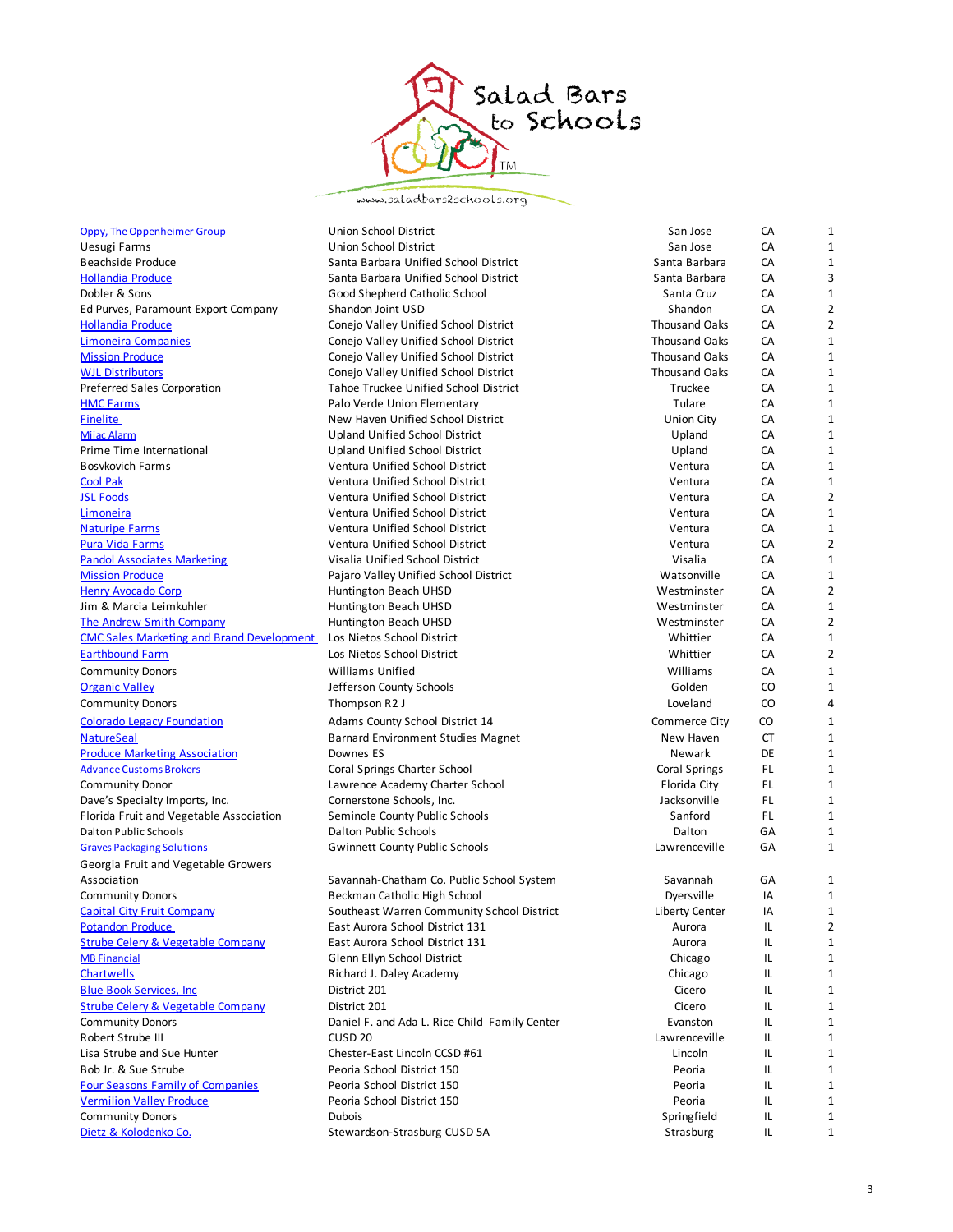

www.saladbars2schools.org

| <b>Brandt Consolidated</b>                         | Tonica CCSD #79                                      | Tonica                  | IL        | 1              |
|----------------------------------------------------|------------------------------------------------------|-------------------------|-----------|----------------|
| Frey Farms                                         | North Lawrence Community Schools                     | Bedford                 | IN        | $\overline{2}$ |
| <b>Bloomington Hospital</b>                        | Monroe County Community School Corporation MCCSC     | Bloomington             | IN        | 3              |
| <b>Apex Benefits Group</b>                         | St. Malachy Parish School                            | <b>Brownsburg</b>       | IN        | $\mathbf{1}$   |
| Lisa Strube and Sue Hunter                         | School City of East Chicago                          | East Chicago            | IN        | $\mathbf 1$    |
| <b>CliftonLarsonAllen LLP</b>                      | Northwestern Cons School District of Shelby County   | Fairland                | IN        | $\mathbf{1}$   |
| <b>Joshen Paper &amp; Packaging</b>                | Northwestern Cons School District of Shelby County   | Fairland                | IN        | $\mathbf{1}$   |
| <b>MS Inspection &amp; Logistics</b>               | Northwestern Cons School District of Shelby County   | Fairland                | IN        | $\mathbf{1}$   |
| <b>Urschel Laboratories</b>                        | Oregon Davis School Corporation                      | Hamlet                  | IN        | $\mathbf{1}$   |
| <b>Red Blossom</b>                                 | The Oaks Academy                                     | Indianapolis            | IN        | $\mathbf{1}$   |
| James Babcock, Inc. Electrical Contractors         | The Oaks Academy                                     | Indianapolis            | IN        | $\mathbf{1}$   |
| MS Inspection & Logistics                          | The Oaks Academy                                     | Indianapolis            | IN        | 1              |
| <b>Urschel Laboratories</b>                        | West Clark Community Schools                         | Sellersburg             | IN        | $\overline{4}$ |
| <b>American Containers, Inc.</b>                   | Southwest School Corp                                | Sullivan                | IN        | $\mathbf{1}$   |
| Caito                                              | Southwest School Corp                                | Sullivan                | IN        | $\overline{2}$ |
| Landsberg - Indianapolis                           | Westview School Corporation                          | Topeka                  | IN        | $\mathbf{1}$   |
| Able-Mendoza, Inc.                                 | Brownsburg Community School Corp                     | <b>Brownsburg</b>       | IN        | $\mathbf{1}$   |
| Frederick's Inc.                                   | Brownsburg Community School Corp                     | Brownsburg              | IN        | $\mathbf{1}$   |
| James Babcock Inc., Electrical Contractors         | Brownsburg Community School Corp                     | <b>Brownsburg</b>       | IN        | $\mathbf{1}$   |
| COMM                                               | <b>Milan Community Schools</b>                       | Milan                   | IN        | $\mathbf{1}$   |
| <b>Capitol City Produce</b>                        | AP Tureaud Elementary School                         | New Orleans             | LA        | $\mathbf{1}$   |
| <b>Muir Copper Canyon Farms</b>                    | Dwight D. Eisenhower Academy of Global Studies       | New Orleans             | LA        | $\mathbf 1$    |
| <b>Horton Fruit Company</b>                        | Esperanza Charter School                             | New Orleans             | LA        | $\mathbf{1}$   |
| <b>Capitol City Produce</b>                        | James Weldon Johnson Elementary School               | New Orleans             | LA        | $\mathbf{1}$   |
| <b>Capitol City Produce</b>                        | Joseph A. Craig Elementary School                    | New Orleans             | LA        | $\mathbf{1}$   |
| <b>National Watermelon Association</b>             | Joseph Clark Senior High School                      | New Orleans             | LA        | $1\,$          |
| Andrew Smith Company                               | <b>KIPP Central City</b>                             | New Orleans             | LA        | $\mathbf{1}$   |
| <b>DMA Solutions, Inc.</b>                         | <b>KIPP Renaissance</b>                              | New Orleans             | LA        | $\mathbf{1}$   |
| <b>Pero Family Farms</b>                           | Lagniappe Academies of New Orleans                   | New Orleans             | LA        | $1\,$          |
| Marie's                                            | McDonogh 28 City Park Academy                        | New Orleans             | LA        | $\mathbf{1}$   |
| <b>True Organic Products</b>                       | McDonogh 35 High School                              | New Orleans             | LA        | $\mathbf{1}$   |
| <b>Stemilt Growers, LLC</b>                        | McMain High School                                   | New Orleans             | LA        | $1\,$          |
| <b>Bonipak Produce Company</b>                     | Miller-McCoy Academy for Math and Business           | New Orleans             | LA        | $\mathbf{1}$   |
| <b>McEntire Produce</b>                            | New Orleans Charter Science and Math Academy         | New Orleans             | LA        | 1              |
| <b>Emeril Lagasse Foundation</b>                   | New Orleans College Prep                             | New Orleans             | LA        | $\mathbf{1}$   |
|                                                    | New Orleans College Preparatory Academies Elementary |                         |           |                |
| <b>Emeril Lagasse Foundation</b>                   | School                                               | New Orleans             | LA        | 1              |
| <b>DuPont Crop Protection</b>                      | Paul B. Habans Elementary School                     | New Orleans             | LA        | $\mathbf{1}$   |
| <b>Ciruli Brothers</b>                             | Sojourner Truth Academy                              | New Orleans             | LA        | $\mathbf{1}$   |
| New England Produce Council, Inc.                  | East Boston High School / Boston Public Schools      | East Boston             | MA        | 1              |
| <b>Backyard Farms</b>                              | <b>MSAD#59</b>                                       | Madison                 | <b>ME</b> | $\mathbf{1}$   |
| Monte Package Company                              | Benton Harbor Area Schools                           | <b>Benton Harbor</b>    | MI        | $\mathbf{1}$   |
| <b>Muir Copper Canyon Farms</b>                    | <b>Farmington Public Schools</b>                     | <b>Farmington Hills</b> | MI        | $\mathbf{1}$   |
| Lisa Strube/Sue Hunter                             | Jackson Public Schools                               | Jackson                 | MI        | $\mathbf{1}$   |
| <b>Strube Celery &amp; Vegetable Company</b>       | Jackson Public Schools                               | Jackson                 | MI        | $\mathbf{1}$   |
| Michael Deusebio                                   | Jefferson Schools                                    | Monroe                  | MI        | 1              |
| Van Eerden Foodservice Company                     | Redford Union Public Schools                         | Redford                 | MI        | $\mathbf{1}$   |
| Seald Sweet International and United Fresh Produce |                                                      |                         |           |                |
| Association                                        | South Haven Public Schools                           | South Haven             | MI        | 2              |
| <b>Pro Citrus Network</b>                          | Arenac Eastern Schools                               | Twining                 | MI        | 1              |
| <b>Monte Package Company</b>                       | Watervliet Public Schools                            | Watervliet              | MI        | 1              |
| <b>American Endowment Foundation</b>               | ISD #31 Bemidji Area Schools                         | Bemidji                 | MN        | 1              |
| <b>Indian Harvest</b>                              | ISD #31 Bemidji Area Schools                         | Bemidji                 | MN        | 1              |
| Community                                          | Cristo Rey Jesuit High School - Twin Cities          | Minneapolis             | MN        | 1              |
| Clif Bar Family Foundation                         | Minnesota Internship Center                          | Minneapolis             | MN        | $\mathbf{1}$   |
| H. Brooks & Company                                | SSD#1, Minneapolis Public Schools                    | Minneapolis             | MN        | 1              |
| <b>The Sugar Association</b>                       | St Louis Public Schools                              | St. Louis               | MO        | 10             |
| <b>Community Donors</b>                            | Oxford School District                               | Oxford                  | MS        | $\mathbf{1}$   |
| <b>Community Donors</b>                            | Cayuse Prairie School                                | Kalispell               | МT        | $\mathbf{1}$   |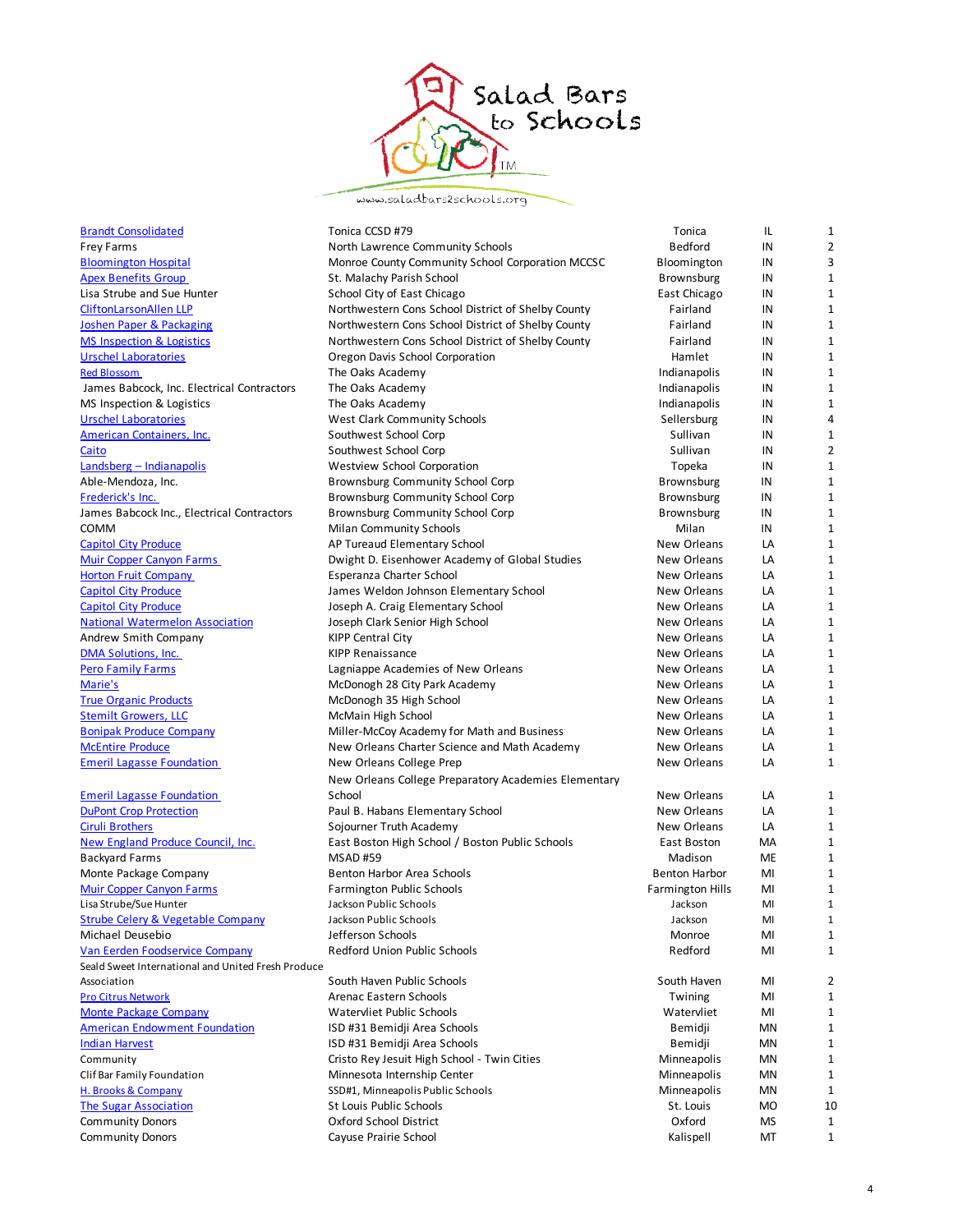

www.saladbars2schools.org

| <b>Price Chopper Supermarkets</b>                  | <b>SAU 29</b>                                        | Keene                | NΗ        | $\mathbf{1}$   |
|----------------------------------------------------|------------------------------------------------------|----------------------|-----------|----------------|
| <b>Turbana Corporation</b>                         | <b>SAU 29</b>                                        | Keene                | NΗ        | 1              |
| <b>Community Donors</b>                            | Pinelands Regional School District                   | Little Egg Harbor    | NJ        | 1              |
| <b>Statewide Parent Advocacy Network</b>           | <b>Bergen County Technical Schools</b>               | Newark               | NJ        | $\overline{2}$ |
| <b>New Jersey Dietetic Association</b>             | Perth Amboy Board of Education                       | Perth Amboy          | NJ        | 1              |
| <b>EmPower Somerset</b>                            | Piscataway Schools                                   | Piscataway           | NJ        | 3              |
| <b>ShapingNJ</b> / New Jersey Department of Health | Piscataway Schools                                   | Piscataway           | NJ        | 4              |
| New Jersey Partnership for Healthy Kids -          |                                                      |                      |           |                |
| <b>Trenton</b>                                     | Trenton                                              | Trenton              | NJ        | 1              |
| New Jersey Partnership for Healthy Kids -          |                                                      |                      |           |                |
| <b>Trenton</b>                                     | Trenton                                              | Trenton              | NJ        | 3              |
| <b>NatureSeal</b>                                  | Sandy S. Miller Elementary School                    | Las Vegas            | NV        | 1              |
| The Nielsen Group                                  | New York City Montessori Charter School              | <b>Bronx</b>         | NΥ        | 1              |
| D'Arrigo Bros. Co. of New York, Inc.               | P.S. 108                                             | <b>Bronx</b>         | NΥ        | $\mathbf{1}$   |
| The Nielsen Group                                  | Canajoharie Central School                           | Canajoharie          | NΥ        | $\mathbf{1}$   |
| The Nielsen Group                                  | Canajoharie Central School                           | Canajoharie          | NΥ        | 1              |
| The Nielsen Group                                  | Canajoharie Central School                           | Canajoharie          | NΥ        | $\mathbf{1}$   |
| <b>Torrey Farms, Inc.</b>                          | Elba Central School                                  | Elba                 | NΥ        | 1              |
| <b>Eastern Produce Council</b>                     | Harlem Childrens Zone - Promise Academy II           | New York             | NΥ        | 1              |
| <b>Fresh Gourmet</b>                               | P.S. 146                                             | New York             | NΥ        | $\mathbf{1}$   |
| D'Arrigo Bros. Co. of New York, Inc.               | <b>PS209</b>                                         | New York             | NΥ        | $\mathbf{1}$   |
| <b>Price Chopper Supermarkets</b>                  | Newburgh Enlarged City School District               | Newburgh             | <b>NY</b> | $\mathbf{1}$   |
| <b>Turbana Corporation</b>                         | Newburgh Enlarged City School District               | Newburgh             | NΥ        | 1              |
| Marc's                                             | Saint Ambrose Catholic School                        | <b>Brunswick</b>     | ОН        | 1              |
| Castellini                                         | Cincinnati Public Schools                            | Cincinnati           | OH        | $\overline{2}$ |
| <b>Community Donors</b>                            | John P. Park Elementary School                       | Cincinnati           | OH        | $\mathbf{1}$   |
| D. R. WALCHER FARMS                                | Western Reserve Local Schools                        | Collins              | OН        | $\mathbf{1}$   |
| D. R. WALCHER FARMS                                | <b>Fairview Park City Schools</b>                    | <b>Fairview Park</b> | OН        | $\mathbf{1}$   |
| Holthouse Farms (Willard, OH)                      | Fairview Park City Schools                           | <b>Fairview Park</b> | OН        | $\mathbf{1}$   |
| The Nielsen Group                                  | Liberty Center Local Schools                         | Liberty Center       | OН        | 1              |
| Marc's                                             | Mentor Exempted Public Schools                       | Mentor               | OН        | 1              |
| R.S. Hanline & Company                             | <b>Edison Local Schools</b>                          | Milan                | OH        | $\mathbf{1}$   |
| <b>Community Donors</b>                            | <b>Ontario Local Schools</b>                         | Ontario              | OН        | 1              |
| Bunzl                                              | Pickerington Local Schools                           | Pickerington         | OН        | $\mathbf{1}$   |
| Caruso, Inc.                                       | Pickerington Local Schools                           | Pickerington         | ОН        | $\mathbf{1}$   |
| <b>DNO Produce</b>                                 | Pickerington Local Schools                           | Pickerington         | OН        | 1              |
| <b>ReFresh Produce</b>                             | Pickerington Local Schools                           | Pickerington         | OН        | 1              |
| <b>Steve Grinstead</b>                             | Pickerington Local Schools                           | Pickerington         | ОН        | $\mathbf{1}$   |
| Holthouse Farms (Willard, OH)                      | Willard City Schools                                 | Willard              | OН        | 1              |
| <b>Homeland Stores</b>                             | Oklahoma City Public Schools                         | Oklahoma             | ОΚ        | 3              |
| <b>Homeland Stores</b>                             | Oklahoma City Public Schools                         | Oklahoma             | OK        | 3              |
| <b>Community Donors</b>                            | Our Lady's Christian School                          | Erie                 | PA        | 1              |
| <b>Community Donors</b>                            | American Paradigm Schools                            | Philadelphia         | PA        | 2              |
| <b>Produce Business</b>                            | George Sharswood Elementary School                   | Philadelphia         | PA        |                |
| Anita Gibbons                                      | Williamsport Area School District                    | Williamsport         | PA        | 1              |
| Anonymous Donor                                    | Williamsport Area School District                    | Williamsport         | PA        | 1              |
| <b>Community Donors</b>                            | Williamsport Area School District                    | Williamsport         | PA        | 2              |
| Andrew & Williamson Sales Co.                      | Goose Creek Consolidated Independent School District | Baytown              | ТX        | 1              |
| Bunzl, Inc.                                        | Goose Creek Consolidated Independent School District | Baytown              | TX        | 1              |
| <b>Continental Sales Co.</b>                       | Goose Creek Consolidated Independent School District | Baytown              | TX        | 1              |
| Marie's                                            | Goose Creek Consolidated Independent School District | Baytown              | <b>TX</b> | 1              |
| <b>True Organic Products</b>                       | Goose Creek Consolidated Independent School District | Baytown              | <b>TX</b> | 1              |
| <b>Jay &amp; Ruth Pack Family Foundation</b>       | Hurst Euless Bedford Independent School District     | Bedford              | <b>TX</b> | 1              |
| <b>Combs Produce</b>                               | Center ISD                                           | Center               | <b>TX</b> | 1              |
| <b>DMA Solutions, Inc.</b>                         | Center ISD                                           | Center               | <b>TX</b> | 1              |
| <b>California Giant Berry Farms</b>                | Coppell ISD                                          | Coppell              | <b>TX</b> | 1              |
| <b>DuPont Crop Protection</b>                      | Coppell ISD                                          | Coppell              | TX        | 1              |